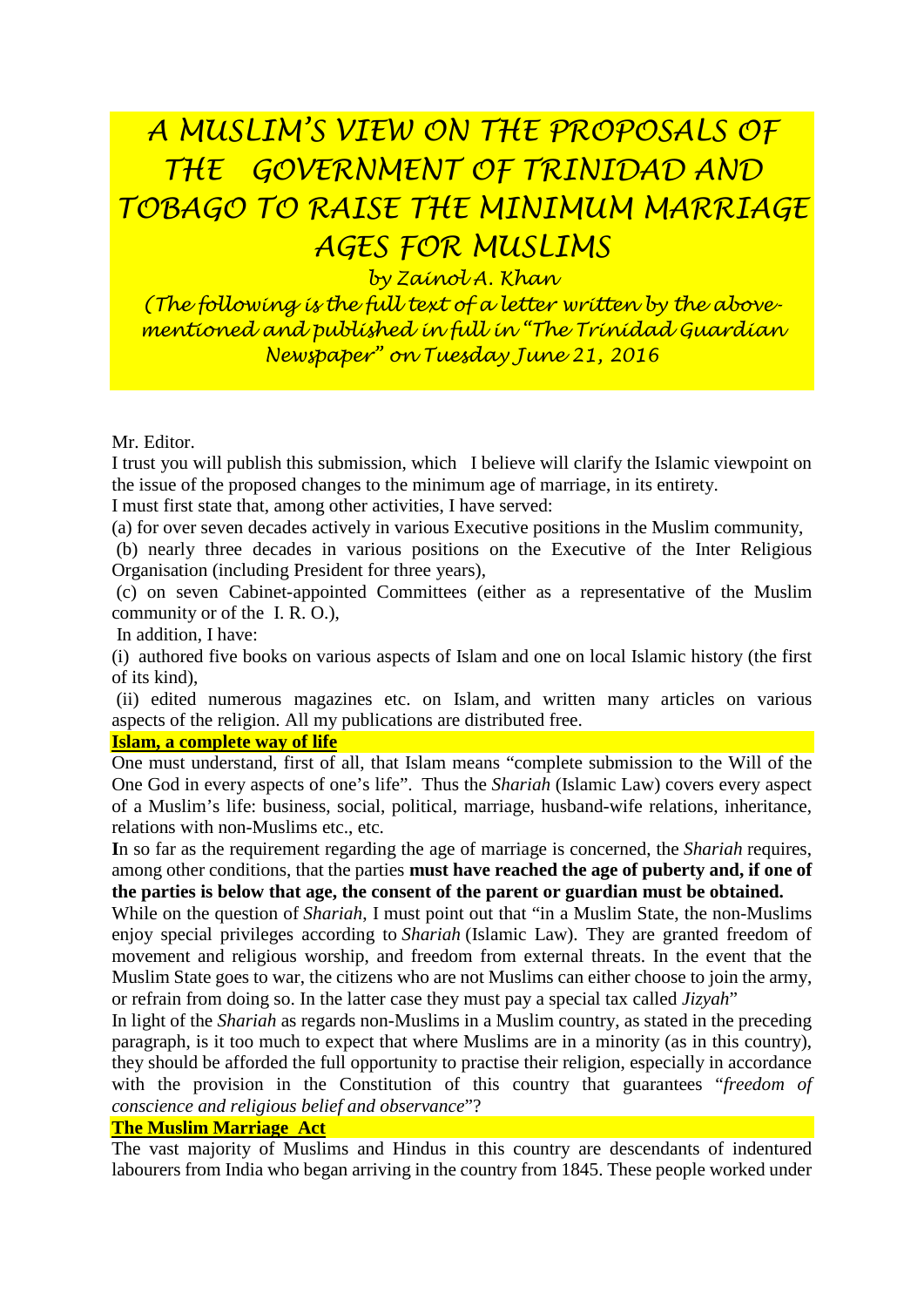very trying conditions without being given the same facilities as the Christian community. One of these was the non-recognition of marriages contracted under *Shariah* (Islamic Law). As a result children born out of Muslim marriages were considered illegitimate, and this was indicated on their birth certificates. In addition, when the husband died, neither wife nor children could inherit the deceased's property because the marriage was not considered legal. (The deceased's property would revert to the State.) As a consequence, great financial stress was placed on untold thousands of citizens. A similar situation existed with respect to Hindu marriages.

Trinidad and Tobago then being a Colony of England, representations were made to the British Government by both individuals and organisations from as early as 1915 to have both Hindu and Muslim marriages (and in the case of Muslims – divorces) recognised by the then Colonial Government. These repeated representations eventually resulted in the passing of legislation – the Muslim Marriage and Divorce Ordinance, in the case of Muslim marriages and divorces.

The following extract of the address of the then Honourable Attorney General (an expatriate, like most of the senior Government officials when Trinidad and Tobago was a Colony of England), in moving the second reading of the Bill on the first November, 1935 is pertinent:

*"The Bill constitutes a very liberal effort to satisfy the aspirations of the Muslim community in relation to their Civil Status in matters of marriage, legitimacy and divorce. .........................* 

*The Bill was forwarded to the Secretary of State for the Colonies who submitted same to the Authorities in India. Certain suggestions were made by different authorities consulted, and by some of the Muslim Associations here and in India. In so far as it has been practicable, these have been embodied in the present Bill. Every endeavour has been made to meet the wishes of the Muslim community. It has not been possible to satisfy them in every respect, but it is believed that the Bill in its present form is acceptable to the members of the community."*

The above will illustrate the extent of the research and care the British Government took to ensure its overseas subjects were given full freedom to practice their religion. Perhaps the present Hon. Attorney General will advise us as to who are his advisors in this matter.

Is it not ironic that when we were a Colony, our Colonial masters, who we have criticised so much, enacted legislation to give their Hindu and Muslim subjects in this country freedom to practise their religion, and that now we are an independent nation the representatives we voted to rule us are in the process of taking away those privileges, which are embodied in our Constitution?

#### **UN Resolutions on the Convention on Consent to Marriage, Minimum Age for Marriage and the Registration of Marriages.**

These are two General Assembly Resolutions on the matter: 1763 A dated 7 November 1962 and 2018 (XX) of 1 November 1965. The former states the State Parties *"shall take legislative action to specify a minimum age for marriage*" but does not specify an age.

**However, a minimum age of fifteen years was subsequently recommended in the Second Resolution. Principle 11 reads as follows : "***Member States shall take legislative action to specify a minimum age for marriage, which in any case shall not be less than fifteen years of age; no marriage shall be legally entered into by any person under this age, except where a competent authority has granted a dispensation as to age, for serious reasons, in the interest of the intending parties."*

Fifty five of the one hundred and ninety two member States have signed the Convention. Among these are:

(i) The United States of America, where each of the fifty States has its own marriage laws. In thirty two of the States (64%) the age of consent is sixteen years, with provisions for marriage at a younger age with parental or judicial permission.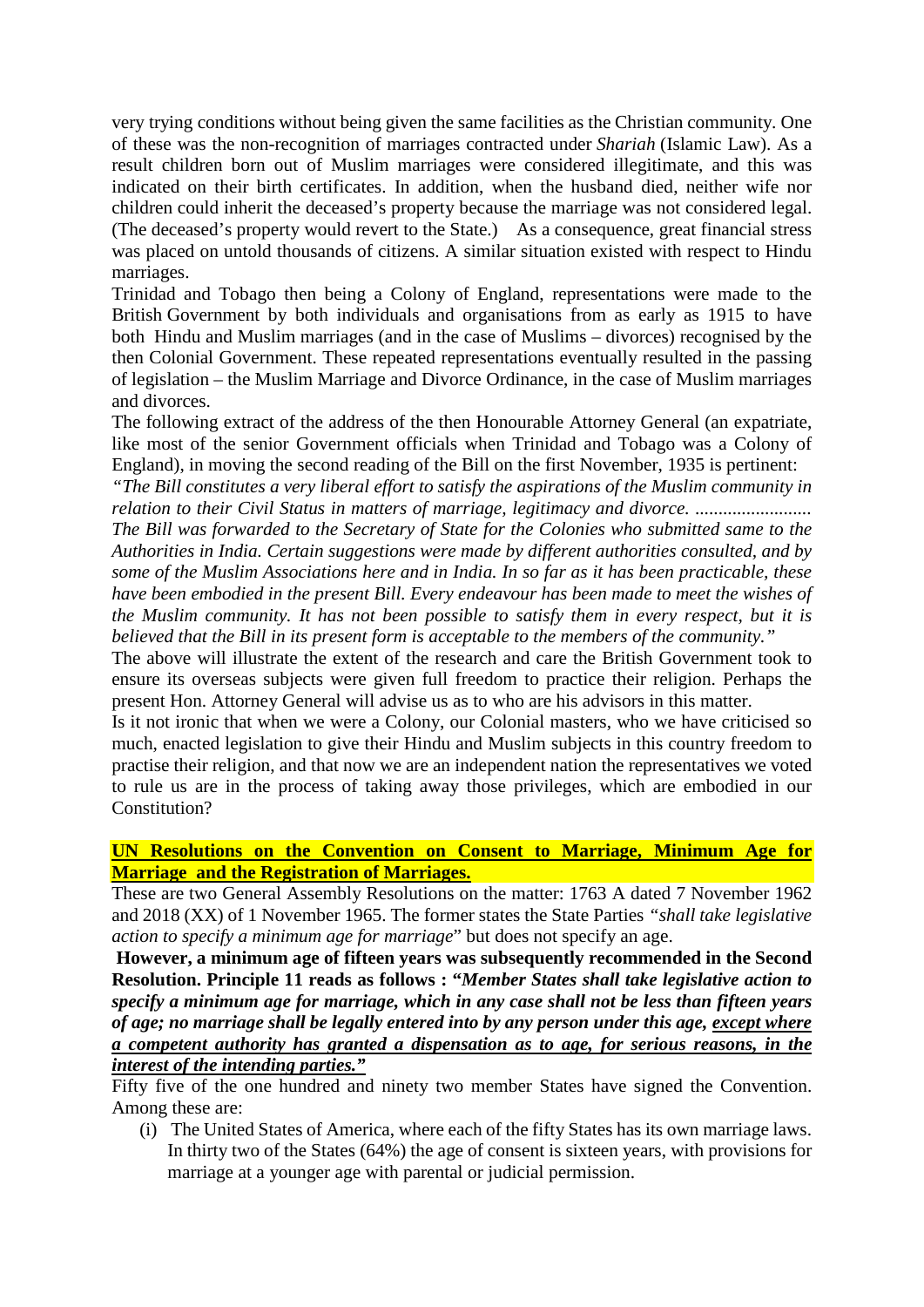(ii) England, where 45% of the population are Christians, and one can marry at the age of sixteen with parental permission.

(i) Italy, where members of the Roman Catholic faith comprise 87.8 % of the population, and the marriage age is sixteen years with parental consent.

The Government proposes to make the legal minimum age for marriage for the Trinidad and Tobago, regardless of one's religious beliefs, to be eighteen years, which is that advocated by a declining Christian community (52..9% of the population in 2000 and 48.8% in 2011).

If 15-16 years is an acceptable age for marriages in the countries to which reference has been made in the paragraph before the last, on what basis has the Government determined that the minimum age in Trinidad and Tobago should be as much as 18, regardless of one's religious beliefs?

# **Marriage Age: a secular, not a religious, matter?**

Some persons have contended the minimum age for marriage is purely a secular matter. I would draw their attention to the following:

(i) The Constitution of the Republic of Trinidad and Tobago begins as follows-

## **"***Whereas the people of Trinidad and Tobago*

**(a)** *Have affirmed that the Nation of Trinidad and Tobago is founded upon principles that acknowledge the Supremacy of God, faith in fundamental rights and freedom, the position of the family in a society* **...."**

## (ii) **Part 1 Rights enshrined No. 4 provides as follows: "***freedom of conscience and religious belief and observance."*

- (ii) in the swearing-in ceremony for many officials in the country the official takes the oath of office holding one of the sacred books,
- (iii) religion is taught in schools, holidays are given to mark some of the religious observances of minority groups, etc.

## **Child Marriages vs. Child Pregnancies**

The Honourable Attorney General has been able to obtain statistics from the relevant Ministry regarding marriages of persons between the ages of 12 and 16, the number of which totalled 548 in 10 years. This would average 54.8 persons per year. The Government is spending a lot of effort endeavouring to impinge on the religious rights of slightly over 20% of the population. Compare this with its dismal failure to take positive action on many major issues affecting much larger numbers of the population: e.g.:

(a) the over 2,500 teenagers who the Minister of Education revealed become pregnant every year, most of whom do not return to school (Trinidad Express 10<sup>th</sup>. February 2014. (There are no statistics of the number of abortions that took place.)

(b) the murder rate in 2015 (403), which ranks our country as having the  $13<sup>th</sup>$ . highest murder rate in the world.

(c) the 15,312 reports of cases of domestic violence between the period 1 January 2004 to 28 February 2014 (an average of slightly over 1,000 a year), and that is just the number of reported cases.

### **Seventeen groups are in favour of the Government's proposals**

Seventeen groups have so far been named as being in favour of the proposals. I would suggest that the relevant authority verify the *bona fides* of these groups in order to ascertain whether or not they are representative organisations (and if so, of who and what) or "paper" bodies, and are truly representative of the population as a whole on this issue.

#### **The thin edge of the wedge**

One must consider whether the proposed changes would be the thin edge of the wedge and, if the move is successful, further incursions would soon follow on the ability of